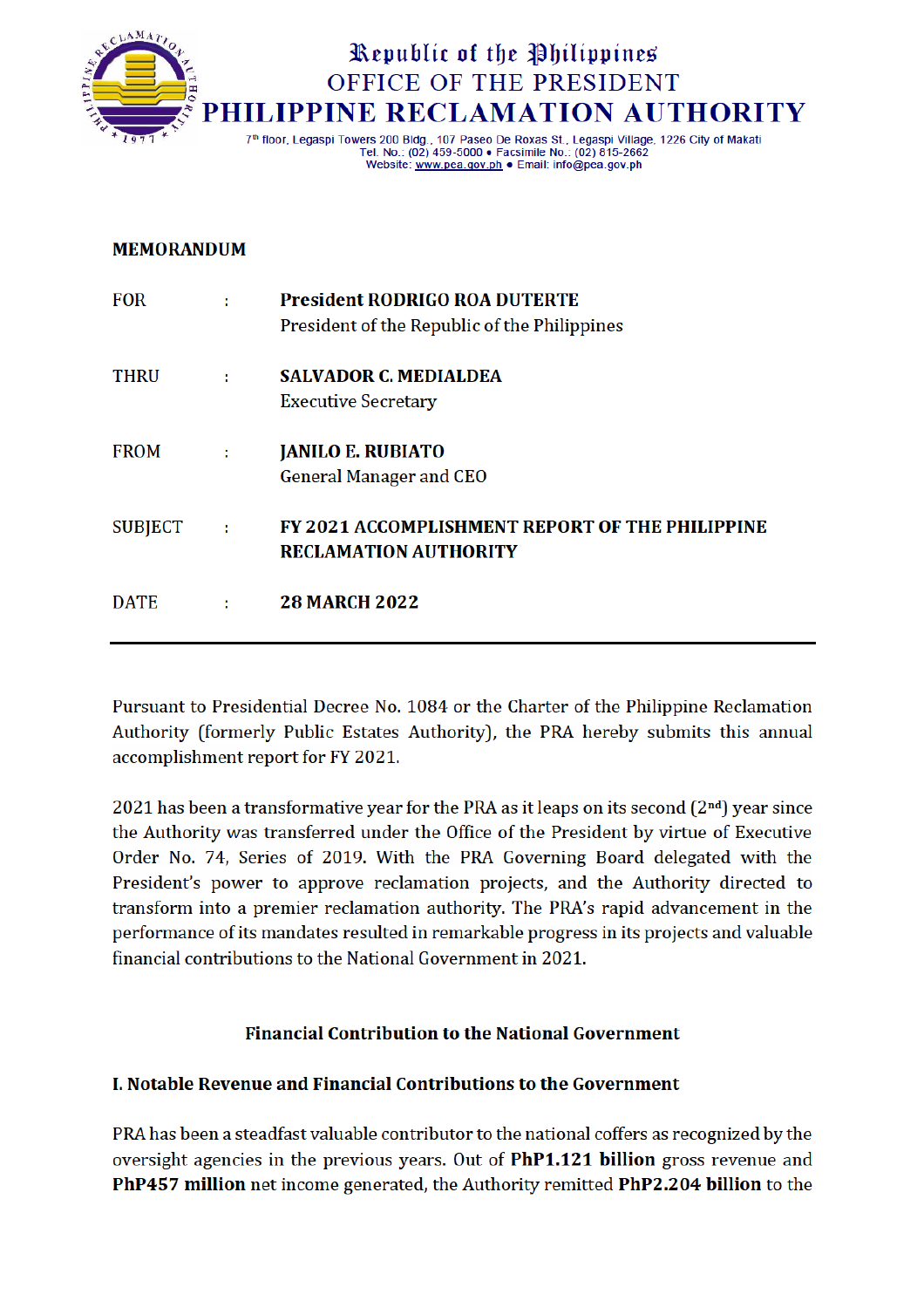Bureau of Treasury as dividends and a total of **PhP247 million** to the Bureau of Internal Revenue as payment for taxes. In sum, PRA enriched the government reserves by **PhP2.451 billion** in 2021.

## **Regulatory and Proprietary Land Reclamation**

# **II. Continuous Increase in Number of Environmentally Sound Buildable Areas Through Land Reclamation Projects**

The Authority continues its efforts to regulate environmentally sustainable reclaimed lands in pursuit of the nation's development goals. To add to the roster of successfully completed reclamation, a total of twenty-four (24) reclamation projects in the pipeline are being regulated and monitored by PRA. To date, six (6) of which were already issued with the Notice to Mobilize (NTM) and the Notice to Commence Actual Reclamation Works (NTCARW). These reclamation projects are now at the forefront and nearing the implementation stage. The National Government through PRA is expected to generate an aggregate land share of approximately 160.715 hectares from these projects.

In the performance of PRA's function of regulating land reclamation nationwide, the Authority was able to forge in 2021 a total of fourteen (14) reclamation agreements such as four (4) Memorandum of Agreement (MOA), eight(8) Memorandum of Understanding (MOU), and the remaining two (2) contracts for the Dredgefill Extraction Operations Agreement and a Supplemental Agreement. The number of reclamation contracts entered by PRA in 2021 demonstrate the increasing number of Local Government Units (LGU) that recognizes the developmental and socio-economic value of the science of reclamation in nation-building.

The major developments in the following six (6) projects already issued with the NTM and NTCARW are indicators of the Authority's steadfast realization of its strategic objectives in increasing the number of environmentally sound buildable areas for development, increasing the support of stakeholders, and gaining social acceptance of development projects:

The **Pasay Harbor City Reclamation Project (PHCRP)**, a 265-hectare project of foreshore and offshore areas in Pasay City, is currently the forerunner in the pipeline of reclamation projects in the Manila Bay area. Proposed by the Pasay City local government unit (LGU) in a joint venture with Pasay Harbor City Corporation (PHCC), it is intended to be developed for mixed uses of residential and commercial spaces with integrated tourism, port facilities for cruise ships, and theme parks allocation. The National Government, through PRA, is expected to get 33.39 hectares net saleable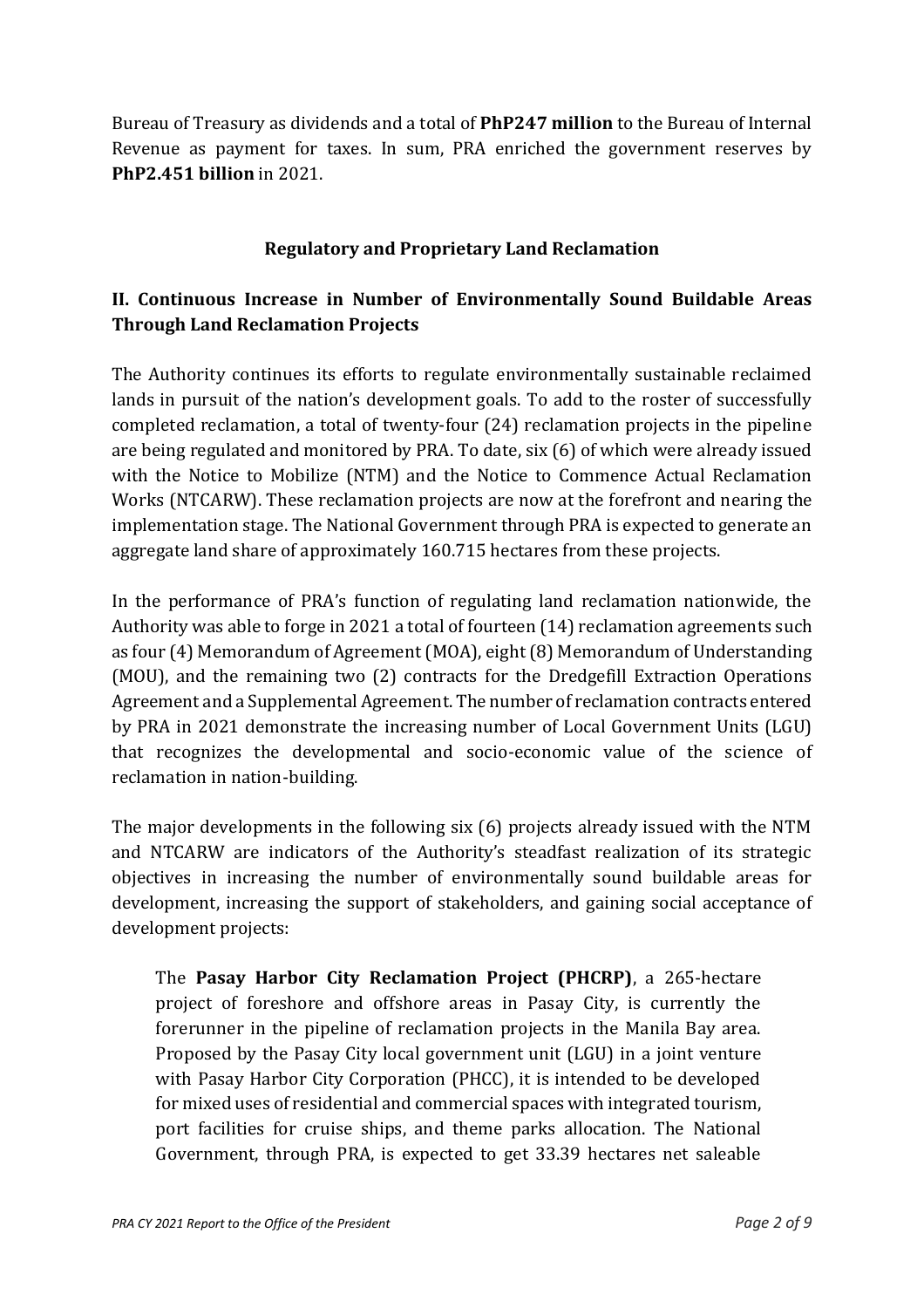area. The Pasay City LGU will get 22.26 hectares net saleable area while 79.50 hectares are allocated for roads and open spaces.

Following the issuance of NTM and NTCARW for the implementation of the reclamation project on 05 November 2020, the PRA reviewed the revised Detailed Engineering Design (DED) and the pre-construction plans submitted by the proponents in 2021. On 14 September 2021, the PRA Board approved the Dredging Extraction Operations Agreement (DEOA) for the project. The monitoring of project mobilization activities is regularly being conducted at the project site.

The **Pasay Reclamation Project – 300 hectares** and **Pasay Reclamation Project – 90 hectares** consists of two adjacent areas located across Central Business Park-I Island A (CBP-1A) or the Mall of Asia Complex, the Financial Center Area (FCA), and the Cultural Center of the Philippines (CCP). A project proposed by the Pasay City LGU in joint venture with SM Prime Holdings Inc. (SMPHI), it is intended for mixed-use commercial, residential, institutional centers, and tourism estates. The National Government through PRA will obtain a total land share of 138.60 hectares from the project; 93 hectares of which will be allocated to non-saleable use of roads and open spaces, while the 45.60 hectares will be the net saleable area for PRA. The Pasay City LGU will likewise get a land share of 30.24 hectares net saleable area.

On the issuance of NTM and NTCARW by the PRA Governing Board for the implementation of the reclamation project on 05 November 2020, the PRA in 2021 reviewed and evaluated the pre-construction plans and documents, including the correspondences to the proponents for the results and further revisions. By 20 December 2021, the evaluation of the pre-construction plans, and documents was finalized. The monitoring of project mobilization activities is regularly being conducted at the project site.

The **Manila Solar City Reclamation Project (MSCRP)** is a project of the consortium of Manila City LGU and Manila Goldcoast Development Corporation (MGDC) (the "Consortium"). The proposal covers 148 hectares of reclaimed land intended for mixed-use development located within the jurisdiction of the City of Manila along Roxas Boulevard from the PICC / CCP Complex up to the alignment of Remedios Street and 1500 meters westward Manila Bay. The National Government through PRA shall get a land share of 30.52 hectares net saleable area. The Manila City LGU's land share will be 5 hectares net saleable area and 29.60 hectares for the roads and open spaces. The roads and open spaces shall be titled in the name of the Manila City LGU for the latter to own, possess and administer the same. The LGU shall ensure that these are utilized in accordance with the Approved Development Plan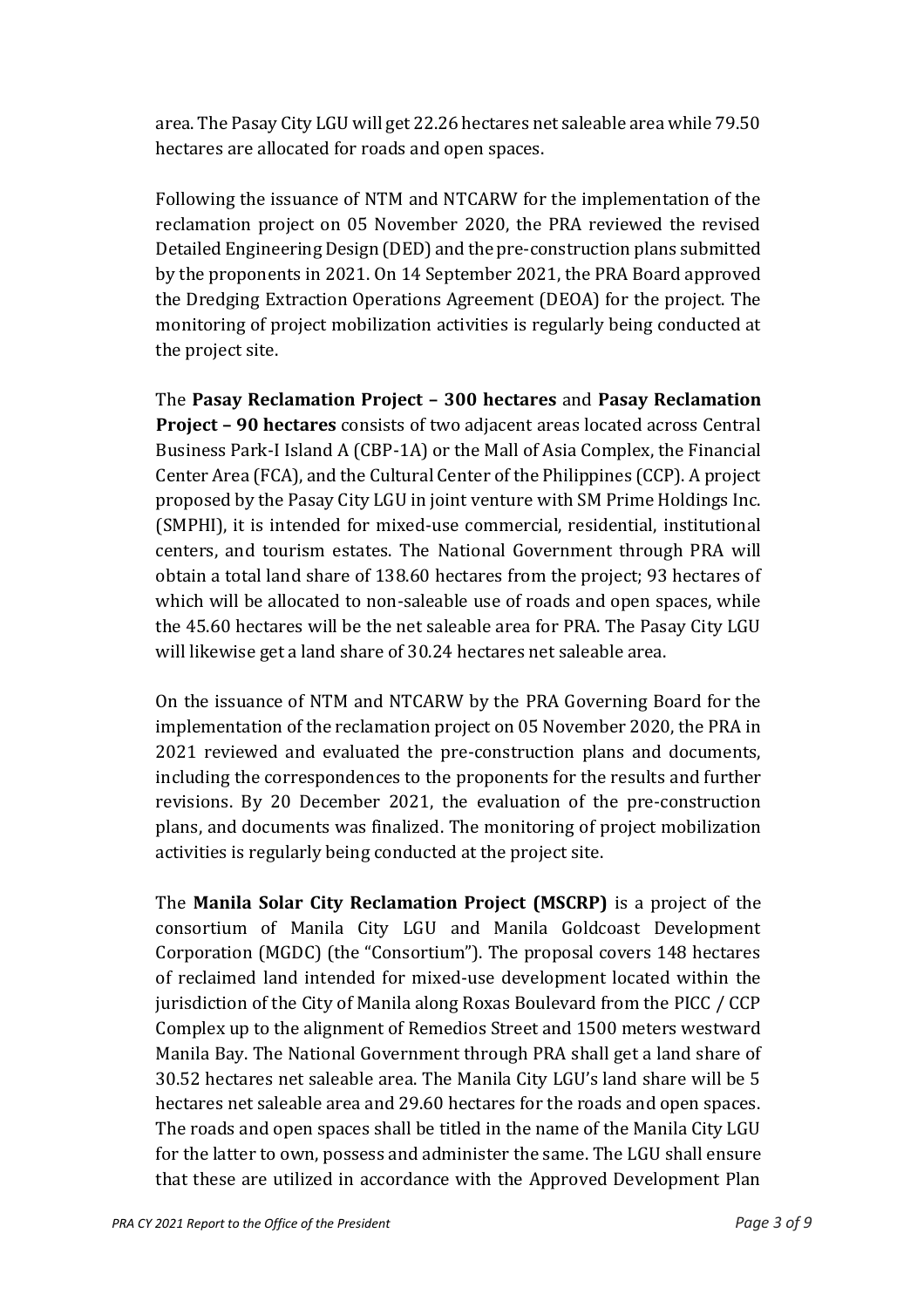(ADP). Any additional area that may be needed for roads and open spaces shall be the sole account of the Consortium.

By virtue of the Memorandum from the Office of the President through the Executive Secretary dated 18 February 2021 interposing no objection on the issuance of the NTM and NTCARW, the proponents of the MSCRP were issued NTM and NTCARW for the implementation of the reclamation project on 23 February 2021. Subsequently, NTM and NTCARW were likewise issued covering the project's portions that are not affected by the amendment of its Environmental Clearance Certificate (ECC), subject to conditions, on 01 December 2021.

The **Manila Waterfront City Reclamation Project (MWCRP)** comprises of 318 hectares of reclamation likewise proposed by Manila City LGU in joint venture with Waterfront Manila Premier Development Inc. (WMPDI) The project will be located at the back or to the west of Quirino Grandstand in Luneta Park. It is envisioned to be a self-contained mixed-use community. PRA's land share will be 40.07 hectares of net saleable area while Manila City LGU shall have 26.71 hectares net saleable area and 95.40 hectares for roads and open spaces.

By virtue of the Memorandum from the Office of the President through the Executive Secretary dated 23 November 2021 interposing no objection on the issuance of the NTM and NTCARW, the proponents of the project were issued NTM and NTCARW for the implementation of the reclamation project on 01 December 2021.

The **Mandaue City North Reclamation and Development Project (MCNRDP)** comprises an area of 131 hectares of land reclamation along the foreshore and offshore areas of Mandaue City, Province of Cebu. Proposed by Mandaue City in a joint venture with Global City Mandaue Corporation (GCMC), it is intended for mixed used purposes. The National Government through PRA is expected to obtain land share from the entire project equivalent to 11.135 hectares.

Lots 1 and 2 of the abovementioned project, with an aggregate area of 55.1096 hectares, was issued a Conditional Notice to Proceed (NTP) dated 27 May 2021, after obtaining an Area Clearance from the Department of Environment and Natural Resources (DENR). Subsequently, said lots were issued NTM and NTCARW for the implementation of the reclamation project on 14 December 2021.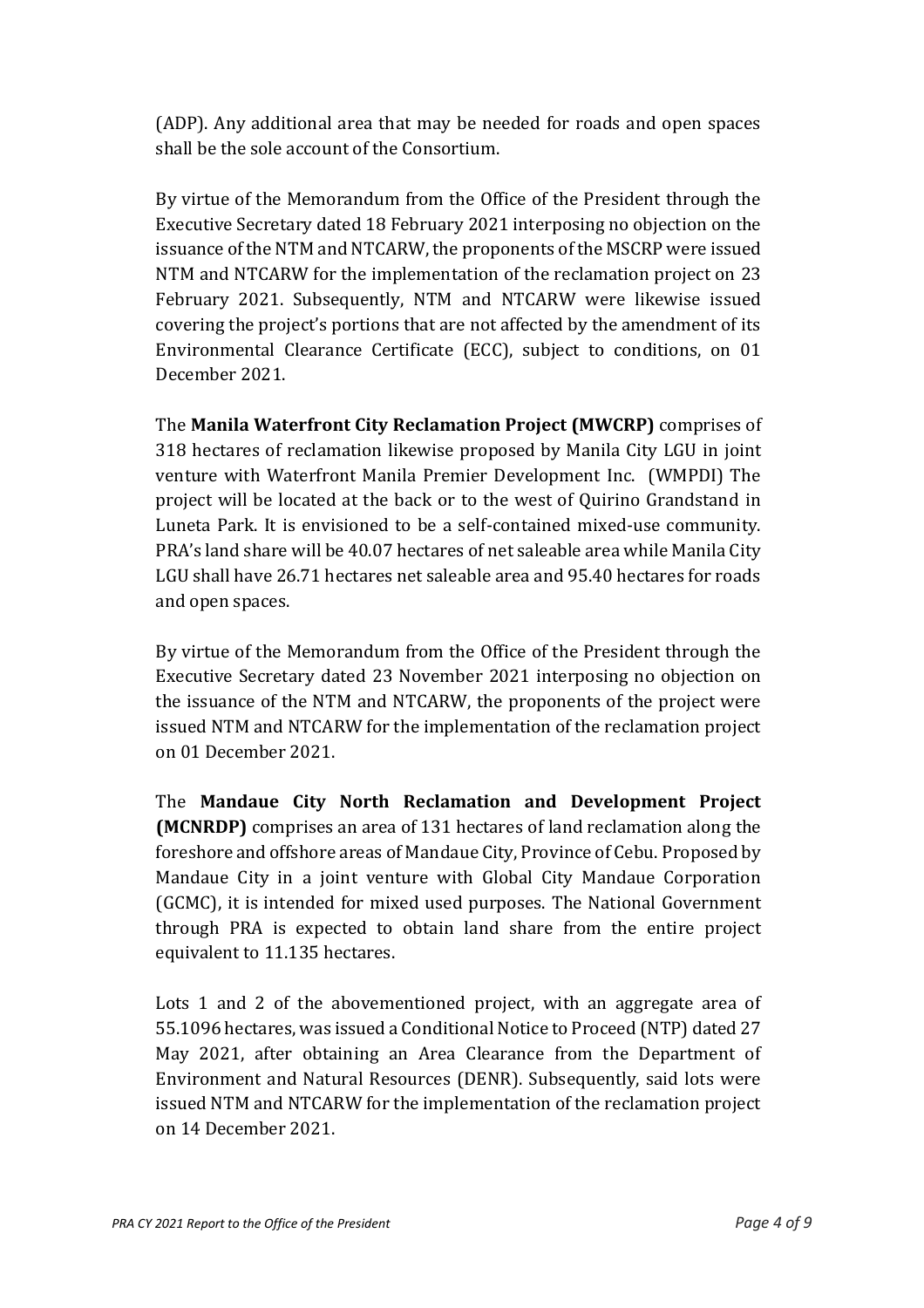For all the ongoing and proposed reclamation projects, the PRA shall evaluate and monitor the proponents' compliance with the conditions of the ECC to ensure that the projects will not cause significant negative impact to the environment.

## **III. New PRA Policies Issued**

In pursuit of the Authority's objective to implement clear and efficient reclamation guidelines and public estates development and management, PRA successfully issued three (3) priority policies in 2021. The following PRA-Board approved policies were crafted and published in newspapers of general circulation and filed with the Office of the Administrative Register (ONAR):

- a) Rules and Procedure for the Forfeiture of Unauthorized and Illegal Reclamations through Titling under the name of the PRA; published in the Philippine Daily Inquirer and filed with ONAR on 1 March 2021.
- b) Policies and Guidelines Governing the Social Environment Fund (SEF) Collected from Reclamation Projects; and published in The Manila Times and filed with the ONAR on 18 June 2021; and
- c) Interim Use of Illegal/Unauthorized Reclaimed Lands Pending Issuance of the Titling of the Land in the name of the Republic of the Philippines through the PRA; published in The Manila Times and filed with the ONAR on 16 September 2021

# **IV. Disposition of Unlawfully Reclaimed Areas**

As part of its strategy to increase revenue and be a major contributor of income to the National Government, the PRA continues to increase its inventory of marketable land assets by securing land shares from illegally reclaimed lands pursuant to PRA AO Administrative Order Nos. 2005-1 and 2008-3. In 2021, the PRA Governing Board approved the forfeiture proceedings of a 2.1195-hectare land located in Mandaue City, Cebu, as well as the regularization proceedings of two (2) parcels of land located in Mabini, Batangas and Argao, Cebu, with an aggregate area of 14,003 sq. m.

## **V. Coastal Protection Initiatives**

Pursuant to the Authority's strategic objective to promote and integrate a comprehensive coastal defense/protection strategy into development plans, the PRA's coastal protection initiatives, by way of assistance in the formulation of Coastal Protection/Management Strategies (CPMS) by LGUs, continues to be implemented in other priority areas that are most vulnerable to the impacts of climate change.

The municipal mayors of Baras and Virac, including the provincial governor, pledged their full support and appreciation to this initiative by the PRA. In 2021, agreements with these LGUs were formalized. Following the execution of the Expression for Collaboration (EOC) for the CPMS project between PRA and the Municipality of Baras, Catanduanes in November 2020, the execution of the EOC with the Municipality of Virac, Catanduanes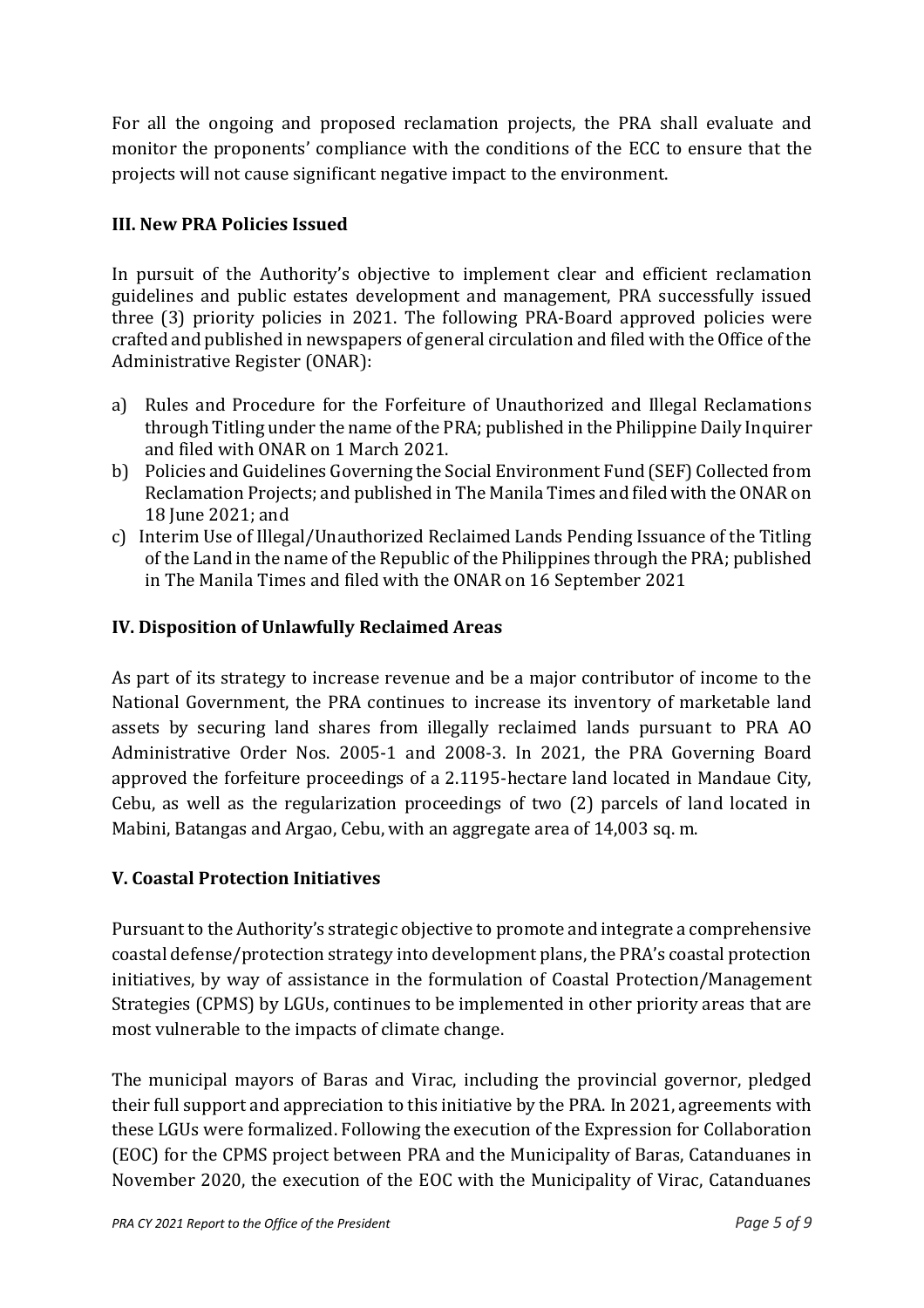were likewise entered into on 28 June 2021. Furthermore, groundwork activities towards the formulation of the CPMS were also undertaken by the PRA. The actual site inspections, environmental scanning, verification of secondary data, and extensive stakeholders' consultations were undertaken by PRA from May 2021 to June 2021. All these activities paved the way towards the formulation of the Catanduanes Roadmap Report Towards a Coastal Management Strategy. With the technical assistance of the Royal Haskoning DHV (RHDHV), contracted by the Netherlands Government, and the participation of the PRA, the said roadmap was crafted to provide a long-term coastal zone management plan and disaster risk reduction measures in the province.

## **Infrastructure Development**

# **VI. Maintenance and Timely Repair of Roads in President Diosdado Macapagal Boulevard (PDMB), ASEAN Avenue, and J.W. Diokno Boulevard**

The Authority continuously undertakes the necessary actions to complete its project on road rehabilitation, maintenance and the timely repair of roads and other infrastructure projects. A Procurement Agent Agreement (PAA) was entered into by PRA for the rehabilitation works of PRA roads along Asean Avenue, President Diosdado Macapagal Boulevard (PDMB), and J.W. Diokno (Bay) Boulevard with the Department of Public Works and Highway (DPWH)-NCR on 18 February 2021. The Memorandum of Agreement was approved by the PRA Governing Board on 21 October 2021, and thereafter signed by the DPWH-NCR on 27 December 2021.

## **Public Estates Development and Management**

## **VII. Re-development of Coastal Plaza Condominium Project (CPCP)**

The PRA continuously reassesses better options for the re-development of the Coastal Plaza Condominium Project (CPCP) through strategy formulation. Approved by the PRA Governing Board in November 2020, the business plan and implementation strategy for the project's re-development is envisioned to maximize its revenue potentials and free up a sizeable portion of the project for eventual disposition either through sale, lease, or joint venture development. The PRA is currently in the first (1st) stage of the business plan, which is the segregation of the 26,543 sq.m. area occupied by the existing eight (8) buildings. Thereafter, the amendment of the Master Deed with Declaration of Restrictions, and eventual turn-over of the condominium corporation shall follow. The PRA on 07 July 2021 already secured the required documentation for the application on the Alteration of the Site Development Plan (ASDP) for submission to the Department of Human Settlements & Urban Development (DHSUD).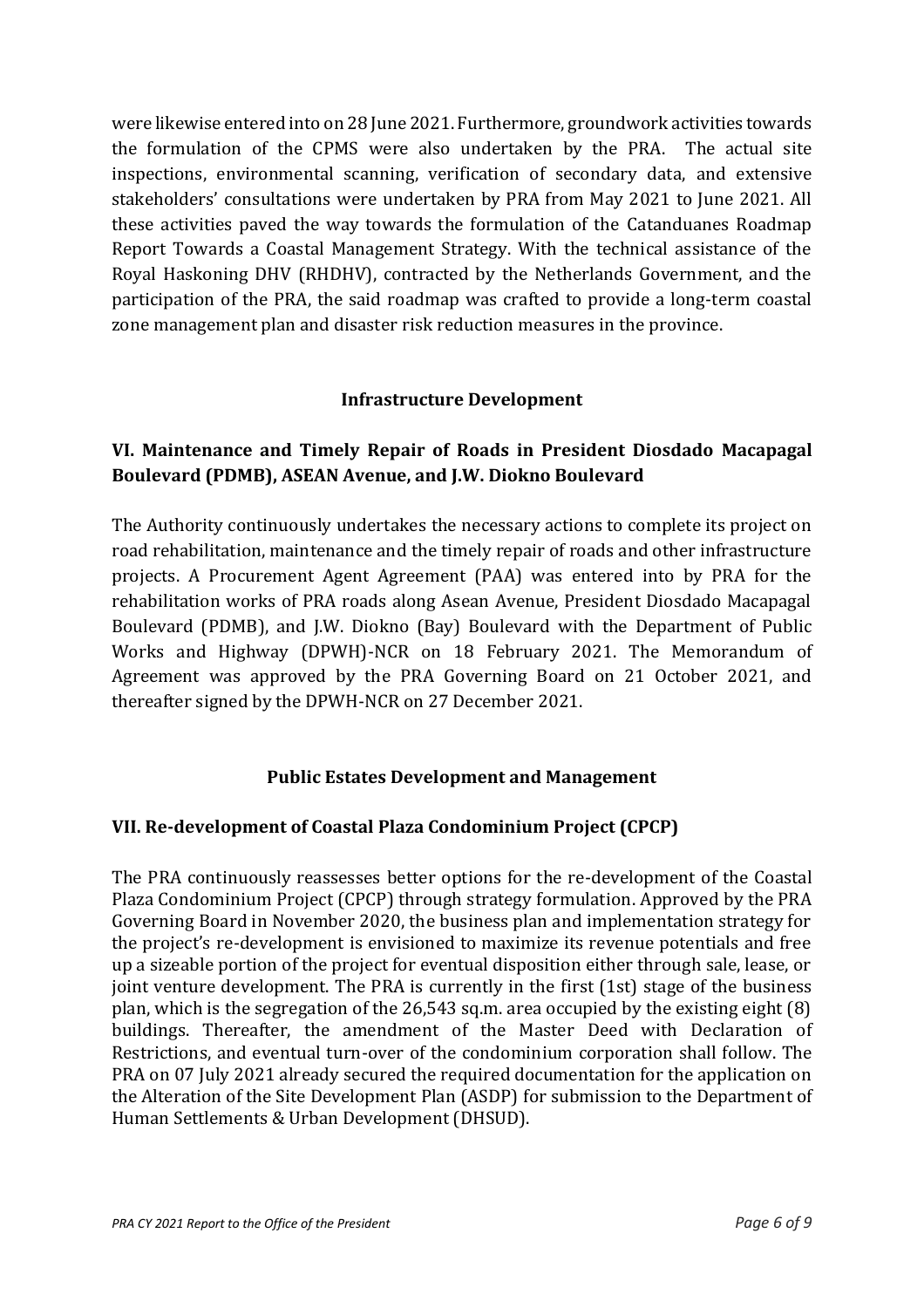#### **Organizational Successes**

#### **VIII. PRA Quality Management System**

Certified under ISO 9001:2015 Standard since 2018, the PRA's Quality Management System was once again recognized and certified compliant to the ISO 9001:2015 Standard by the SOCOTEC Certification Philippines, Inc. (SCPI) The said certification was issued to the Authority on 30 December 2021 after undertaking a series of preliminary activities, which involved trainings, internal quality audit, and management review. The said ISO Certification is valid until 7 November 2024.

## **IX. Competency-Based Learning and Development of PRA Employees**

The Civil Service Commission's (CSC) overall Learning & Development (L&D) philosophy of "*Shaping the Servant-Hero towards Public Service Excellence,"* also serves as the Authority's guide in its Competency-Based Learning and Development Plan (CBLDP). After the successful establishment of a competency baseline for its employees, PRA aims to improve their competencies towards exemplary performance.

The Authority is now transitioning from job-based to a Competency-Based Human Resource Management and Development (CB-HRMD) system. All the units/offices were mobilized to conduct their respective L&D planning, following the guidelines set forth in the PRA Individual Strategic Engagement Program (PRAISE) Manual. Crafting of the Individual Development Plans (IDP) also commenced to address the competency gaps and improve the competency levels of its employees in the core, leadership, and technical competency areas.

Furthermore, PRA contracted the services of the Development Academy of the Philippines (DAP), through a project entitled, "Planning for Competency Assessment: The PRA Training Course on Competency Assessment Design, Development and Administration." The project was a strategic capability-building program that aimed to equip PRA HR and other key administrative personnel with knowledge and skills in designing, planning, and managing a full competency assessment administration program. The project implementation used experiential and practical methodologies congruent with the principles of adult learning. Provided with sufficient knowledge and skills, the PRA HR facilitated the conduct of the organization-wide competency reassessment activities and data gathering.

The re-assessment conducted will motion the direction of the Authority towards adopting strategies that will further improve the competency of its employees in the coming years.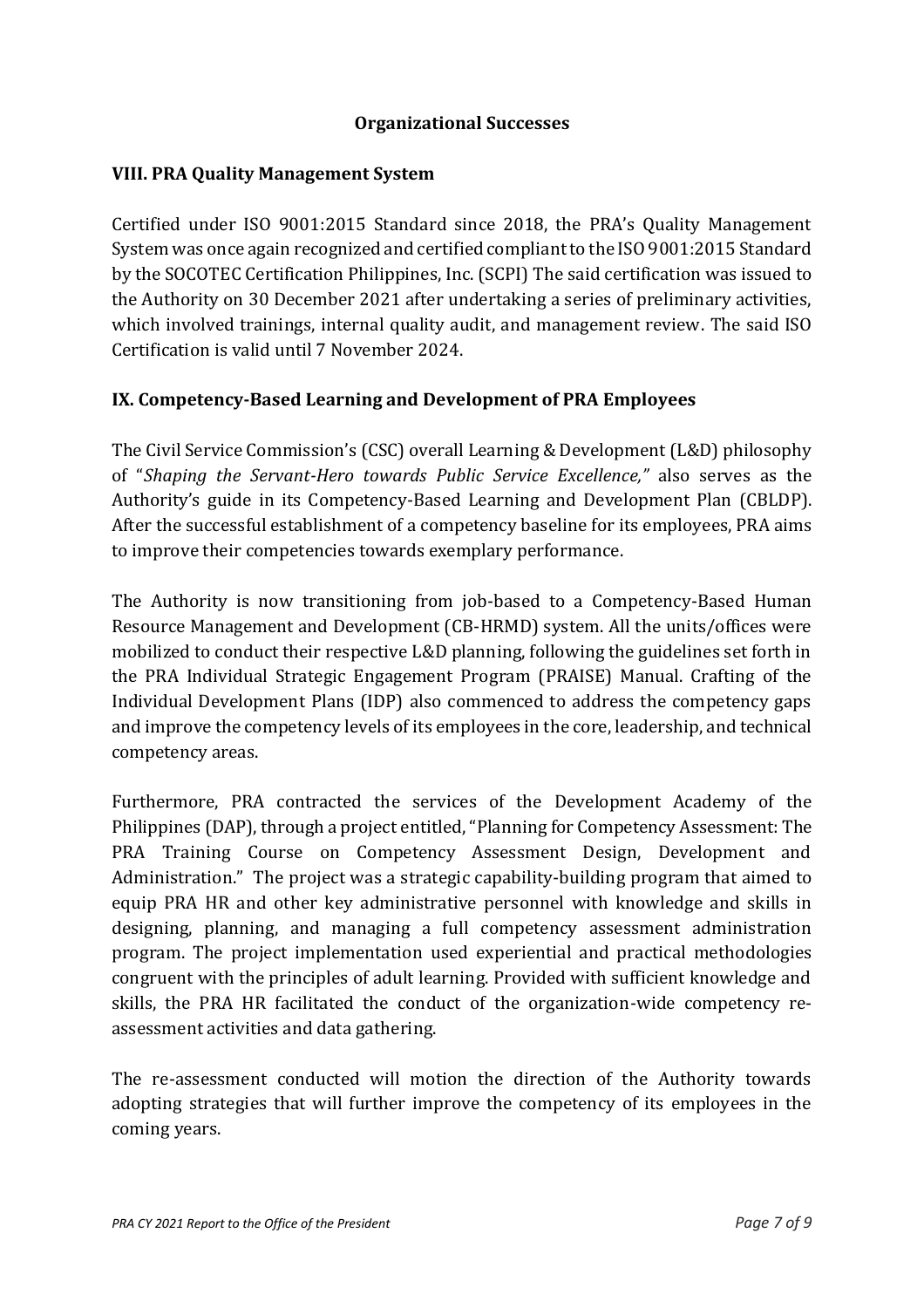## **X. Stakeholders' Satisfaction with PRA Services**

The PRA's quality public service and robust customer relationship translated into measurable success outcomes when it surpassed the stakeholder satisfaction target in 2021. The stakeholders notably commended the services and facilities of PRA as evident in the overall average satisfaction rating of 4.44/5 with 90.54% of its stakeholders satisfied (weighted) and 4.46/5 with 91.89% of its stakeholders satisfied (unweighted). This reflects good governance and PRA's fortified commitment to deliver quality services to its customers and business partners.

In the 2021 Customer Satisfaction Survey (CSS) administered by the DAP, thirty-seven (37) respondents were interviewed with a response rate of 80.4%. These respondents are PRA's primary customers with direct economic transactions which include private corporations, local government units and government agencies who are PRA's joint venture partners and property lessees. The DAP survey was conducted to measure overall satisfaction and ensure a highly effective and efficient organization focused on meeting objectives.

# **XI. Rising Star Award for Freedom of Information**

Complementing PRA's quality policy in acting with transparency and accountability through its highly motivated and competent workforce, the Authority received the 2021 Freedom of Information (FOI) Rising Star Award on 25 November 2021. The award was conferred by the Presidential Communications Operations Office (PCOO), through the FOI - Project Management Office (FOI-PMO). Such an award is presented to government agencies, individuals, and organizations who have made significant contributions to the development and progress of the FOI program. PRA consider this a recognition of its stellar commitment to the National Government's advocacy to ensure the constitutional mandate of the right to information of every Filipino citizen.

## **XII. PRA's 5-Year Development Plan**

The PRA successfully crafted its 5-Year Development Plan for CY 2022 to CY 2026, approved by the PRA Governing Board and became effective on 20 December 2021. It was formulated in accordance with Section 8 of the Executive Order (EO) No. 74, mandating the Authority to craft a 5-Year Development Plan to transform the PRA into a premier reclamation authority.

The development plan shall lay out the strategic objectives, strategies, and success indicators of PRA in realizing its five-year vision of becoming an expert in land reclamation and dredging methodologies. PRA shall focus on building and strengthening its foundation in the developmental areas of People, Technology, Tools and Equipment, Environment, and Infrastructure.